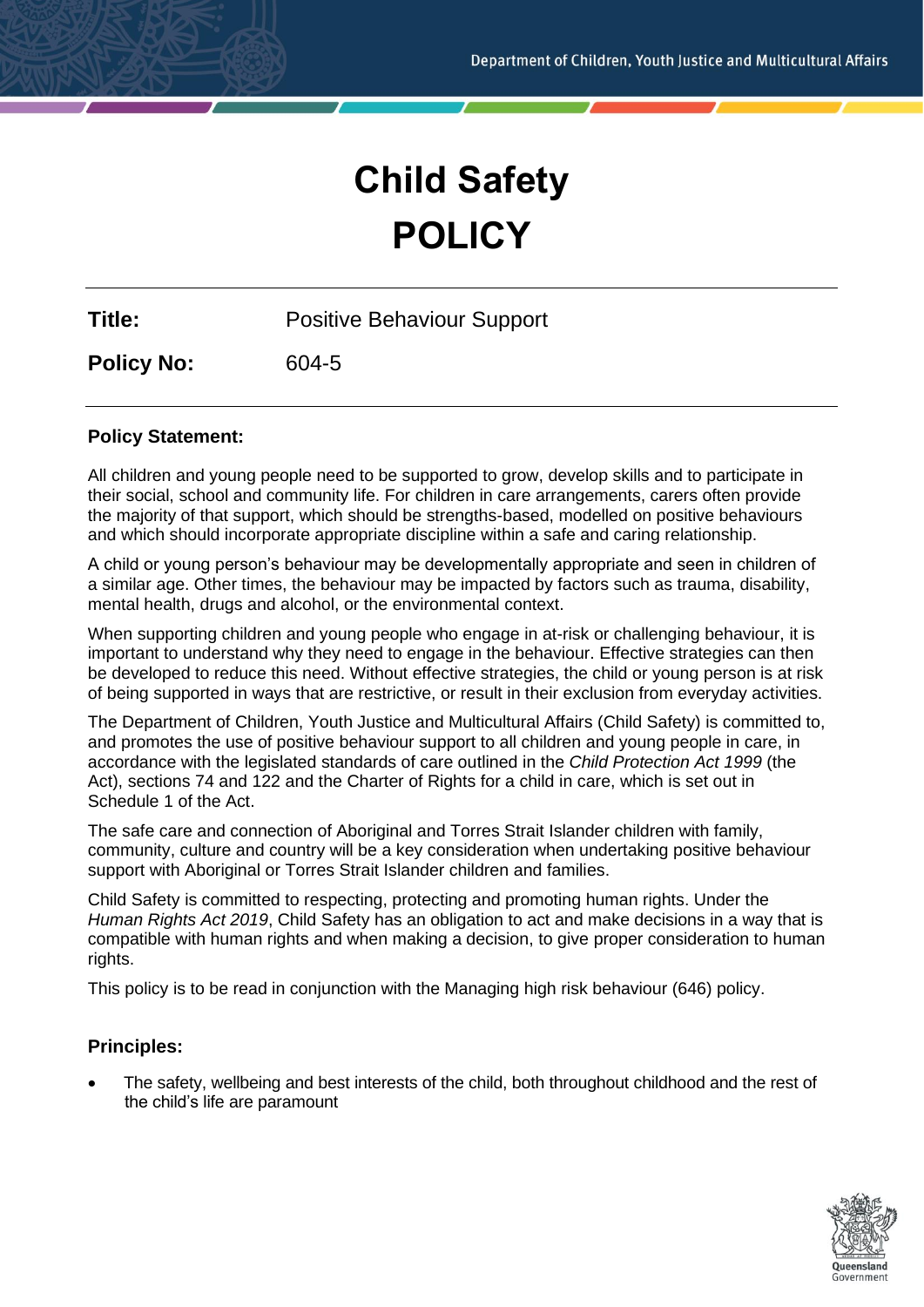- Child Safety staff will act and make decisions in a way that is compatible with human rights and obligations under the *Human Rights Act 2019*
- Children and young people, including those with disabilities have the same right to be supported in a way that is in their best interests
- Children and young people will be supported in a way that takes into account their age, developmental level and cultural needs
- Carers have a legal duty of care to take positive steps to protect children when there is foreseeable harm
- Children and young people have the right to protection from strategies that may constitute abuse, torture or inhumane and degrading treatment and high risk practices when supporting them to develop positive behaviours
- The five elements of the child placement principle (prevention, partnership, placement, participation and connection) under section 5C of the Act, apply to processes, decisions and actions taken for an Aboriginal or Torres Strait Islander child.

# **Objectives:**

This policy aims to ensure that children and young people:

- are supported to build and develop skills to maintain relationships and develop positive behaviours
- are supported in environments that meet their needs and reduce the need for the child or young person to use challenging or at-risk behaviour
- have access to appropriate specialist supports to assist with supporting their behaviour when they present with more complex or high risk behaviours
- keep themselves and others safe with trauma-informed strategies.

# **Scope:**

This policy refers to:

- children and young people subject to a care agreement, an assessment order, or an order granting custody or guardianship to the chief executive under the Act, including a temporary custody or transition order, and who are placed in a care arrangement under section 82 (1) of the Act, and
- approved foster carers, kinship carers and staff employed by Child Safety and non-government organisations to provide direct care to a child or young person placed under the authority of section 82(1) of the Act.

Challenging or at-risk behaviour is understood to be behaviour that:

- is typically not seen in children or young people of a similar age
- is inappropriate to the context in which it occurs
- is of such frequency, intensity and duration that it presents risk to the child or young person or others

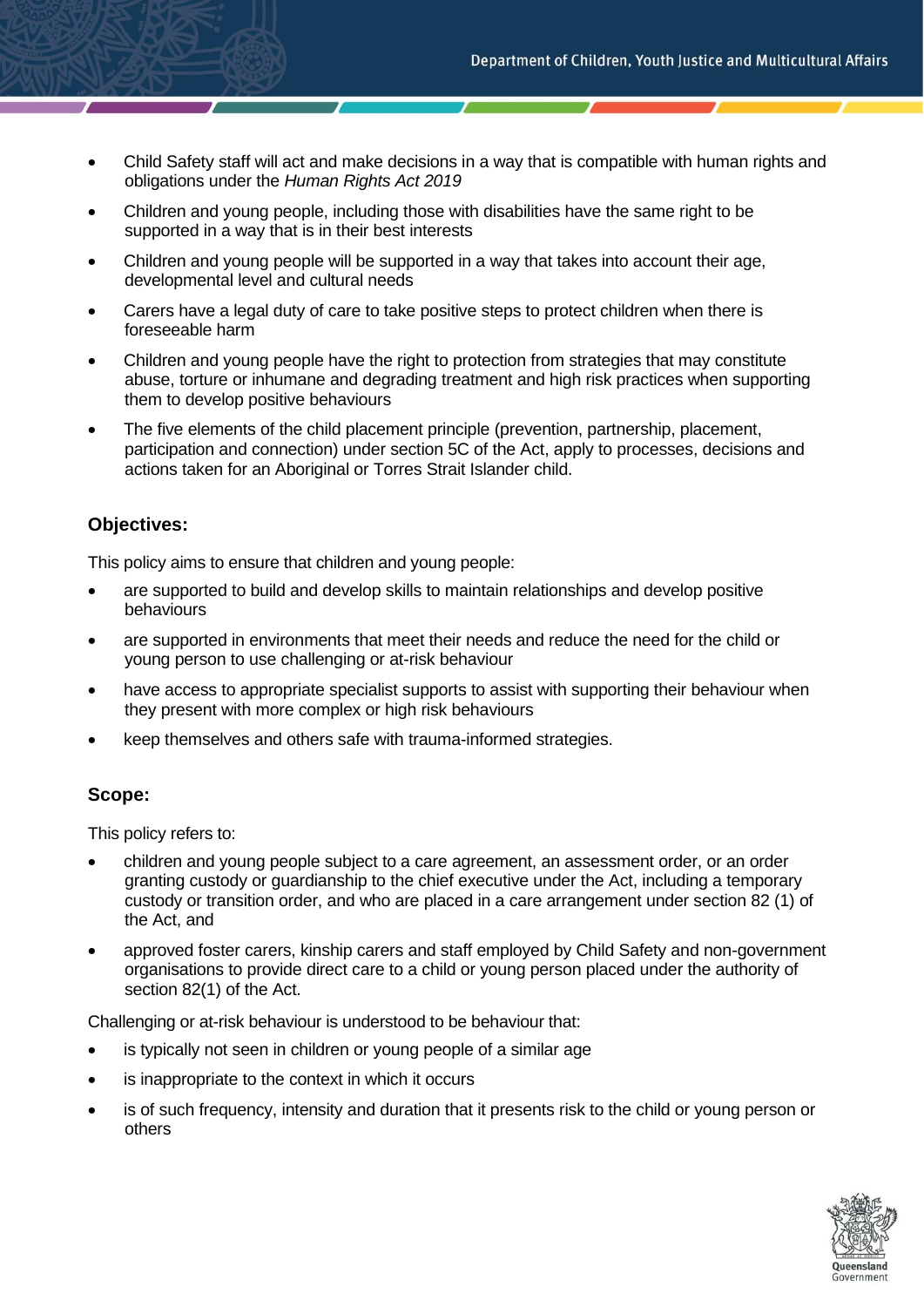• has a negative influence on the child or young person's quality of life such as restricting learning opportunities, limiting access to everyday community activities or impacting negatively on relationships.

# **Positive Behaviour Support**

Positive Behaviour Support (PBS) is an evidence-based approach to supporting children and young people who engage in at-risk or challenging behaviour in a range of settings. PBS:

- recognises that at-risk or challenging behaviour is often related to environmental factors, such as interpersonal relationships, physical environment, responses from others and the way in which services are delivered
- is a holistic approach with a focus on understanding the purpose of the behaviour and increasing positive behaviours through skill development rather than punishing negative behaviours
- uses proactive rather than reactive or crisis driven strategies. The focus is on skill development and modifying the environment or context to better support the child or young person and reduce the need for them to engage in at risk or challenging behaviour.

PBS is a framework which aims to:

- develop an understanding of why the child or young person displays the at-risk or challenging behaviour based on an assessment of the social and physical environment and broader context within which it occurs. It also considers individual factors such as trauma, intellectual disability, general health and mental health that may contribute to at risk behaviours
- involve all stakeholders in the assessment process to develop an understanding of the behaviour and identify appropriate strategies
- use the understanding to develop, implement and evaluate the effectiveness of a PBS Plan
- provide supports to enhance the quality of life for both the child or young person and those that support them.

#### **Positive Behaviour Support Plans**

Within a PBS plan, there are multi-element approaches to support the child or young person and their behaviour, including:

- Primary preventative strategies that aim to change the environment and improve quality of life to reduce the need for the child or young person to engage in at-risk or challenging behaviour. These strategies include building strong relationships, recognising positive behaviours rather than negative ones, focussing on strengths, clear and consistent boundaries and assisting with problem solving.
- Secondary strategies that aim to alleviate the situation when behaviours are low risk and to prevent the behaviour from escalating. They are used when there are early warning signs of at-risk or challenging behaviour.
- Non-aversive reactive strategies that aim to bring about resolution and return to safety including de-escalation strategies.

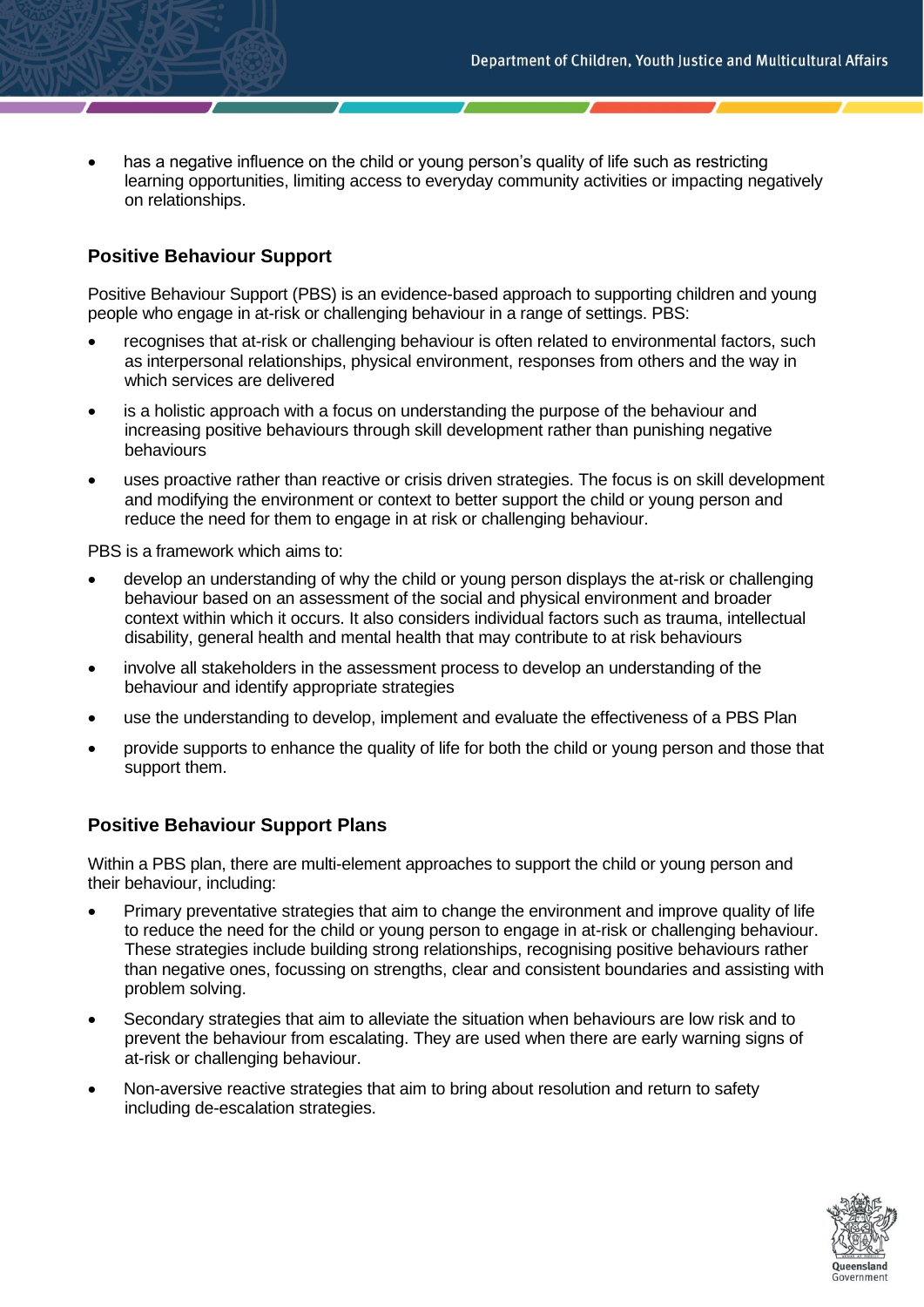Case planning and review processes will identify children and young people displaying at-risk behaviours, or who are at risk of displaying such behaviours, and the negative consequence for the child or young person and/or others. Where the child or young person is assessed as having significant needs in the behaviour and/or emotional stability domains, as an outcome of the Structured Decision Making (SDM) Child Strengths and Needs Assessment, a PBS plan will be developed as part of the case plan.

The child or young person is to be involved through the assessment and development of any PBS Plan to the best extent possible taking into account their age and level of understanding. Reflecting on behaviour after it occurs provides a learning opportunity for children and young people to identify triggers, thoughts and feelings. This is only to occur once the child or young person has returned to a regulated state.

When children and young people engage in behaviour of such intensity, frequency and duration that it presents immediate, foreseeable risk of harm to themselves or others, please refer to the *Managing high risk behaviour* (646) policy.

# **The use of psychotropic medication for mental health**

Children and young people exposed to trauma and neglect are at risk of developing mental health issues. These children may require the prescription of medication to support their mental health. Where a doctor is prescribing a psychotropic medication:

- information should be sought from the prescribing doctor to clarify the purpose of the medication and ensure it is being prescribed for a mental health diagnosis
- consent should be obtained from the child or young person's guardian
- a PBS plan should be developed and the child or young person should be supported to access appropriate mental health services to reduce the use of psychotropic medication where possible
- children should be supported to have six monthly reviews by medical professionals to determine if the medication is still required.

The use of any medication to manage the behaviour of a child or young person in the absence of a diagnosed health or mental health condition is not supported by the department. This is considered chemical restraint. Please see the prohibited practices section and the *Managing high risk behaviour* (646) policy.

# **Safe transport**

Drivers are responsible for ensuring that all passengers are safely restrained in cars and should follow the relevant guidance around types of child restraints. The following types of devices required to support safe transport are appropriate and are not considered restrictive practices under the *Managing high risk behaviour* (646) policy:

- use of a device or harness to support the safe transport of a child with a physical disability. These should be prescribed by an appropriate professional and adhere to the appropriate legal requirements.
- the use of standard safety features within cars including the 'child lock' option on a door or the 'window lock' option.

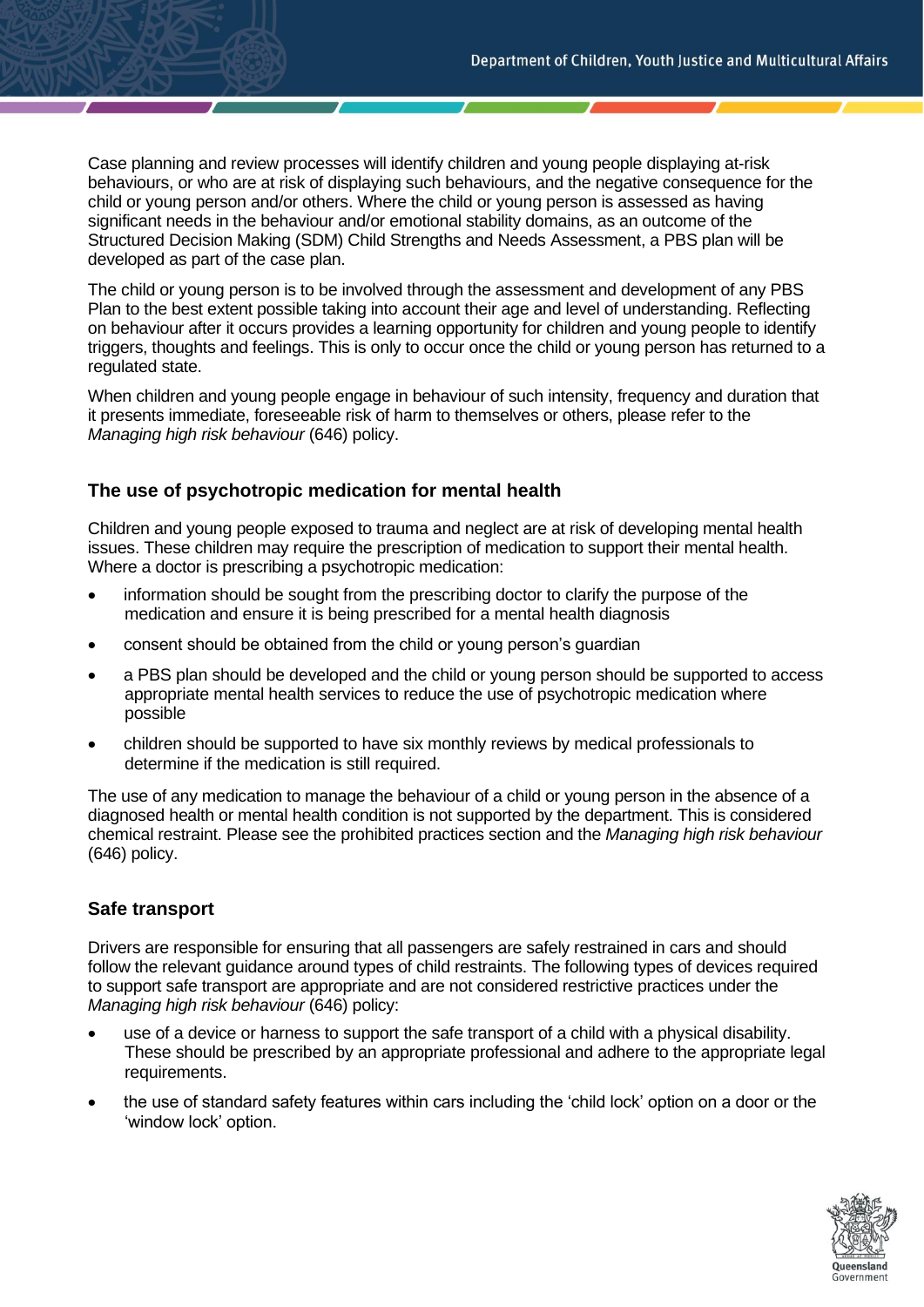# **The National Disability Insurance Scheme**

For children and young people with a disability who engage in at-risk or challenging behaviour, their National Disability Insurance Scheme (NDIS) plan should include funding for:

- the development of a PBS Plan and staff training to implement the plan
- funding for other allied health funding as required to support the assessment and development of a PBS Plan and skill development e.g. occupational therapy, speech therapy.

Carers and direct care staff should discuss any concerns about a child or young person's behaviour during the NDIS planning or review meeting.

NDIS registered behaviour support practitioners and NDIS registered providers must be familiar with this policy and the *Managing high risk behaviour* (646) policy and work with Child Safety to develop and implement their PBS Plans in a way that aligns with these policies. NDIS behaviour support practitioners and NDIS registered providers have requirements to maintain registration and to meet the requirements outlined in the *National Disability Insurance Scheme (Restrictive Practices and Behaviour Support) Rules 2018*. Child Safety works with the NDIS Quality and Safeguards Commission in these matters.

For information regarding the NDIS Commission requirements on behaviour support see <https://www.ndiscommission.gov.au/providers/behaviour-support>

#### **Prohibited practices:**

Prohibited practices are unlawful and unethical practices which present a high risk of causing high level discomfort and trauma. Any action which is contrary to section 122 of the Act because it frightens, threatens or humiliates a child or young person is a prohibited practice. Prohibited practices must not be used in responding to the behaviour of children who are placed in care under section 82(1) of the Act.

Prohibited practices include:

- corporal punishment
- unethical practices to modify a child or young person's behaviour
- planned use of physical restraint
- planned use of restriction of access to items (environmental restraint)
- containment (environmental restraint)
- seclusion
- chemical restraint
- mechanical restraint
- aversive strategies

Please refer to the *Managing high risk behaviour* (646) policy for further information about these practices including the reporting and recording of prohibited practices.

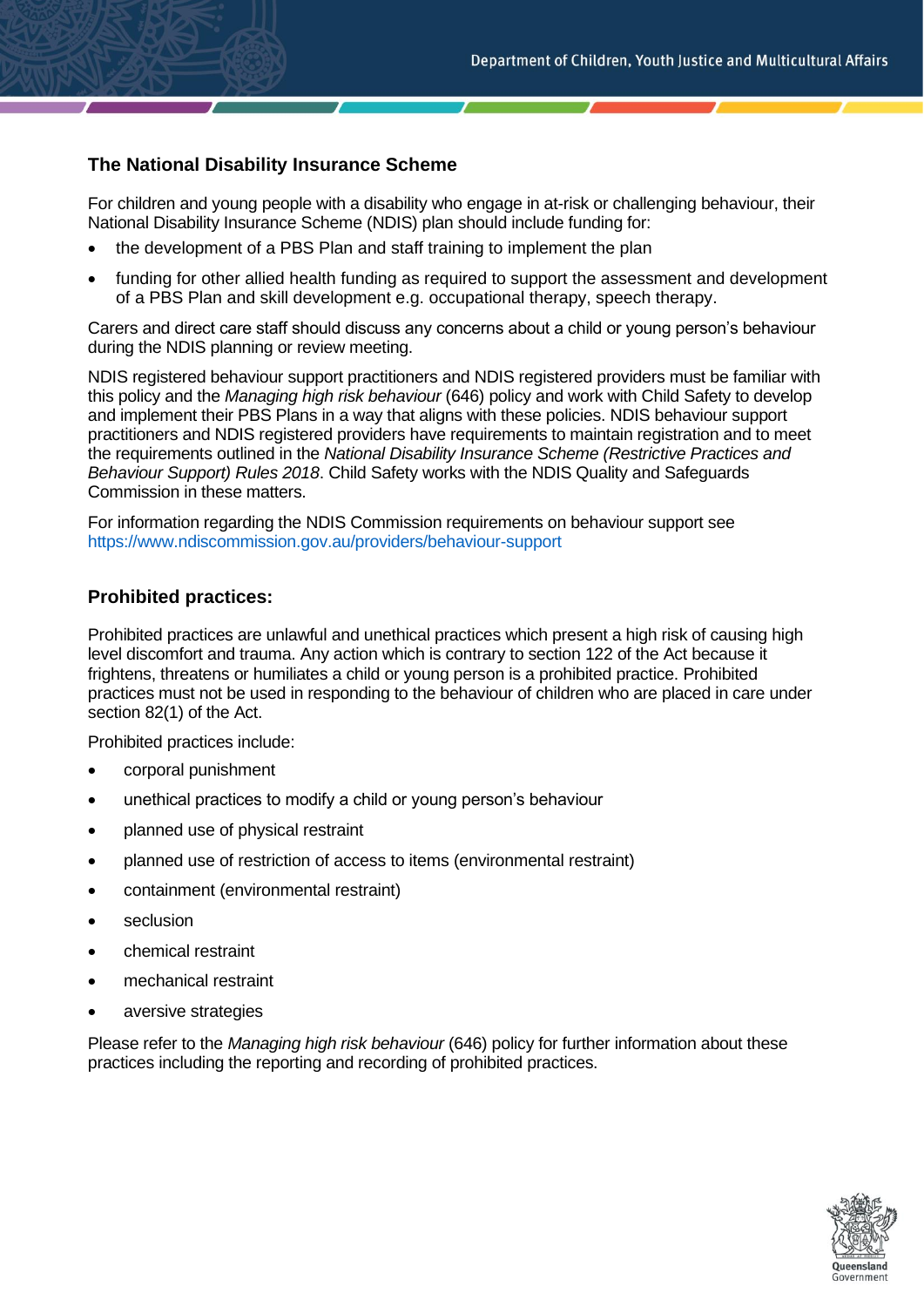## **Roles and Responsibilities:**

- Behaviour support planning will occur through genuine consultation and participation with the child or young person, their parents (where appropriate), carers or direct care staff, Child Safety and Specialist Services staff and other specialist providers including Evolve Therapeutic Services, Child and Youth Mental Health Services, NDIS funded service providers and sexual abuse services.
- Behaviour Support planning will seek to maintain family relationships and be supportive of individual rights and ethnic, religious and cultural identity or values.
- Child Safety staff will work in partnership with approved carers and direct care staff to provide quality care in a safe and stable living environment to meet children and young people's needs, in accordance with the statement of standards and the Charter of Rights established in the Act
- Child Safety and licensed care services will work in partnership to provide training and professional supervision and support to assist carers and direct care staff to provide positive behaviour support to all children and young people in care arrangements.
- Child Safety staff will inform approved carers, direct care staff and all relevant service providers of this policy. Child Safety recognises its responsibility to monitor that the policies of licensed care services are consistent with this policy and that incidents of the use of restrictive practices and prohibited practices are reported. This will be done through the licensing and quality assurance process.

## **Authority:**

*Child Protection Act 1999*, section 5A, Chapter 2A, Chapter 4 and section 122 *Child Protection Regulation 2011*, Part 7

#### **Delegations:**

Refer to instruments of delegation for delegations relevant to positive behaviour support.

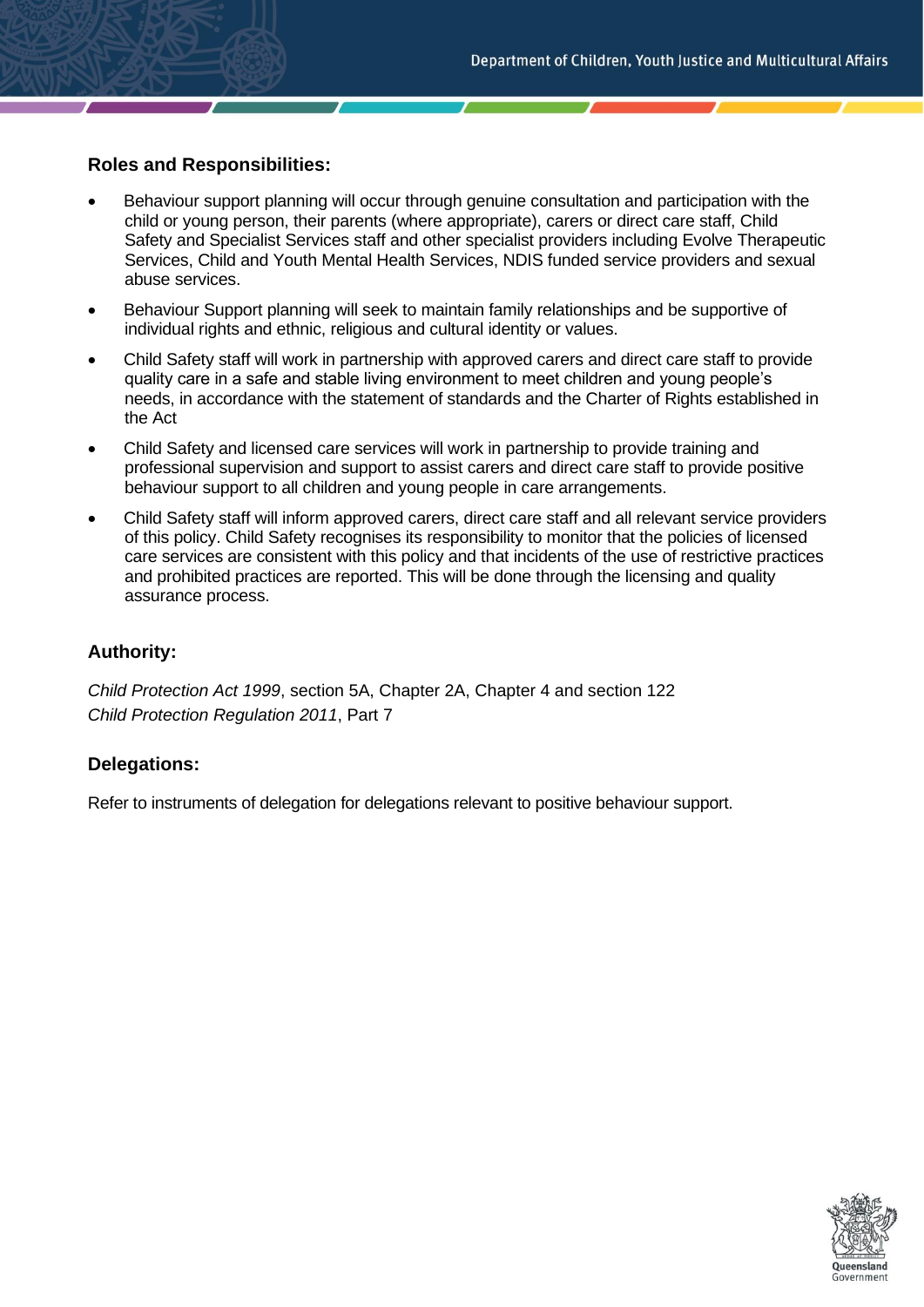| <b>Records File No.:</b> | Not applicable                   |
|--------------------------|----------------------------------|
| Date of approval:        | 11 November 2020                 |
| Date of operation:       | 11 November 2020                 |
| Date to be reviewed:     | 11 November 2023                 |
|                          |                                  |
| Office:                  | Office of the Chief Practitioner |
| <b>Help Contact:</b>     | <b>Child Protection Practice</b> |
|                          |                                  |

#### **Links:**

## **Procedures**

Child Safety Practice Manual

#### **Related policies**

Complex Support Needs Allowance (612) Critical Incident reporting High Support Needs Allowance (296) Managing high risk behaviour (646) Placement of children in care (578) Placement of children with Child Safety employees (36) Residential care Responding to concerns about the standards of Care (326) Therapeutic Residential Care (577)

#### **Related Legislation or Standard**

*Human Rights Act 2019 National Disability Insurance Scheme (Restrictive Practices and Behaviour Support) Rules 2018 National Disability Insurance Scheme (Incident Management and Reportable Incidents) Rules 2018 Queensland Civil and Administrative Tribunal Act 2009*